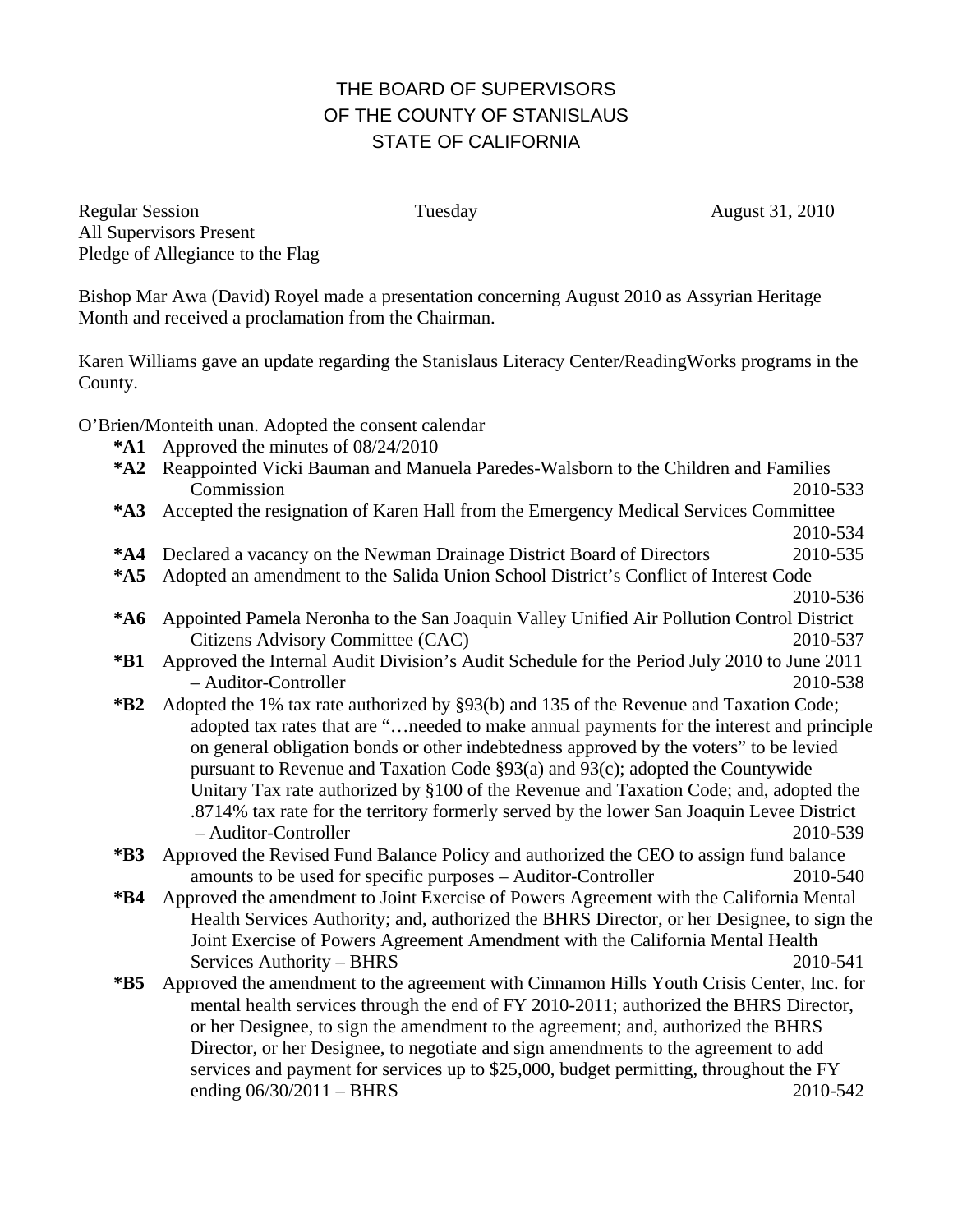- **\*B6** Accepted the fourth update on the status on the Immediate Action Plan to secure the Men's Honor Farm in accordance with Public Contract Code §22050 for the abatement, demolition and clean-up of the destroyed barracks – CEO 2010-543
- **\*B7** Authorized the Director of DER, or her Designee, to apply for Environmental Protection Trust Funds for the period of 01/01/2010 through 03/31/2013 to implement the California Electronic Reporting System – DER 2010-544
- **\*B8** Authorized the Purchasing Agent to enter into a five-year lease agreement for the property located at 1424 Mitchell Road in Ceres, CA to accommodate the Ceres operation of the Women, Infants and Children's (WIC) Program – HSA 2010-545
- **\*B9** Authorized GSA to issue a Request for Qualifications for the development of a Stanislaus County Care and Shelter Operations Plan, funded by the FY 2008 Homeland Security Grant Program – OES/Fire Warden 2010-546
- **\*B10** Appointed Jody Hayes, Deputy Executive Officer, as Stanislaus County's primary representative to the CSAC-Excess Insurance Authority (EIA); and, appointed Peggy Huntsinger, Disability/Insurance Manager, as Stanislaus County's alternate to the CSAC-Excess Insurance Authority (EIA) – Risk Management 2010-547
- **\*B11** Approved and adopted an amendment to the Sheriff's Alternative Work Program Eligibility Resolution that modifies an inmate's current eligibility for this program from the last 90 days or less of their remaining sentence to the last 365 days or less of their remaining sentence – Sheriff 2010-548
- **\*B12** Authorized the Chairman, CEO, and the Sheriff to sign a contract with the City of Riverbank for the Sheriff to continue to provide general law enforcement services – Sheriff

2010-549

- **\*B13** Approved the plans and specifications for Phase III tenant and site improvements at the Nick W. Blom Salida Regional Library prepared by Pacific Design Associates, Inc. of Modesto, CA, funded by dedicated public facility fees and CalTrans right-of-way funds; authorized the Project Manager to issue a notice inviting bids on 09/01/2010 for the construction phase of the project, and for the Project Manager to modify the bid date if necessary; and, authorized the Project Manager to accept and open bids on 10/06/2010, at 2:00 p.m., and return to the Board to recommend a contract award to the lowest responsible bidder – CEO 2010-550
- **\*D1** Authorized the release of the FY 2009-2010 Draft Consolidated Annual Performance Evaluation Report (CAPER) for the Community Development Block Grant (CDBG) and Emergency Shelter Grant Programs for a public review to end on 09/21/2010 and set a public hearing on 09/21/2010, at 6:35 p.m., to consider adoption of the Community Development Block Grant (CDBG) FY 2009-2010 Consolidated Annual Performance Evaluation (CAPER) – Planning 2010-551

DeMartini/O'Brien unan. **B14** Approved CSA's FY 2010-2011 plan for Fraud Investigations and Program Integrity Efforts for the IHSS Program; authorized CSA to participate in the Enhanced IHSS Anti-Fraud Program in FY 2010-2011; authorized the Chairman to sign the County Response Cover Page and Checklist "Enclosure B" for submission to the State Department of Social Services; directed the Auditor-Controller to make the necessary adjustments to the CSA budget, Program Services and Support as detailed in the Budget Journal form; and, **amended** the item to direct staff to meet and confer with the exclusive bargaining representative for IHSS workers, if required by law, regarding any impacts of Staff Recommendations Nos.1 through 4 on providers – CSA 2010-552

**Corr 1** Referred to the Department of Public Works, a public notice from the California High-Speed Rail Authority regarding the Bay Area to Central Valley High-Speed Train Revised Final Program Environmental Impact Report.